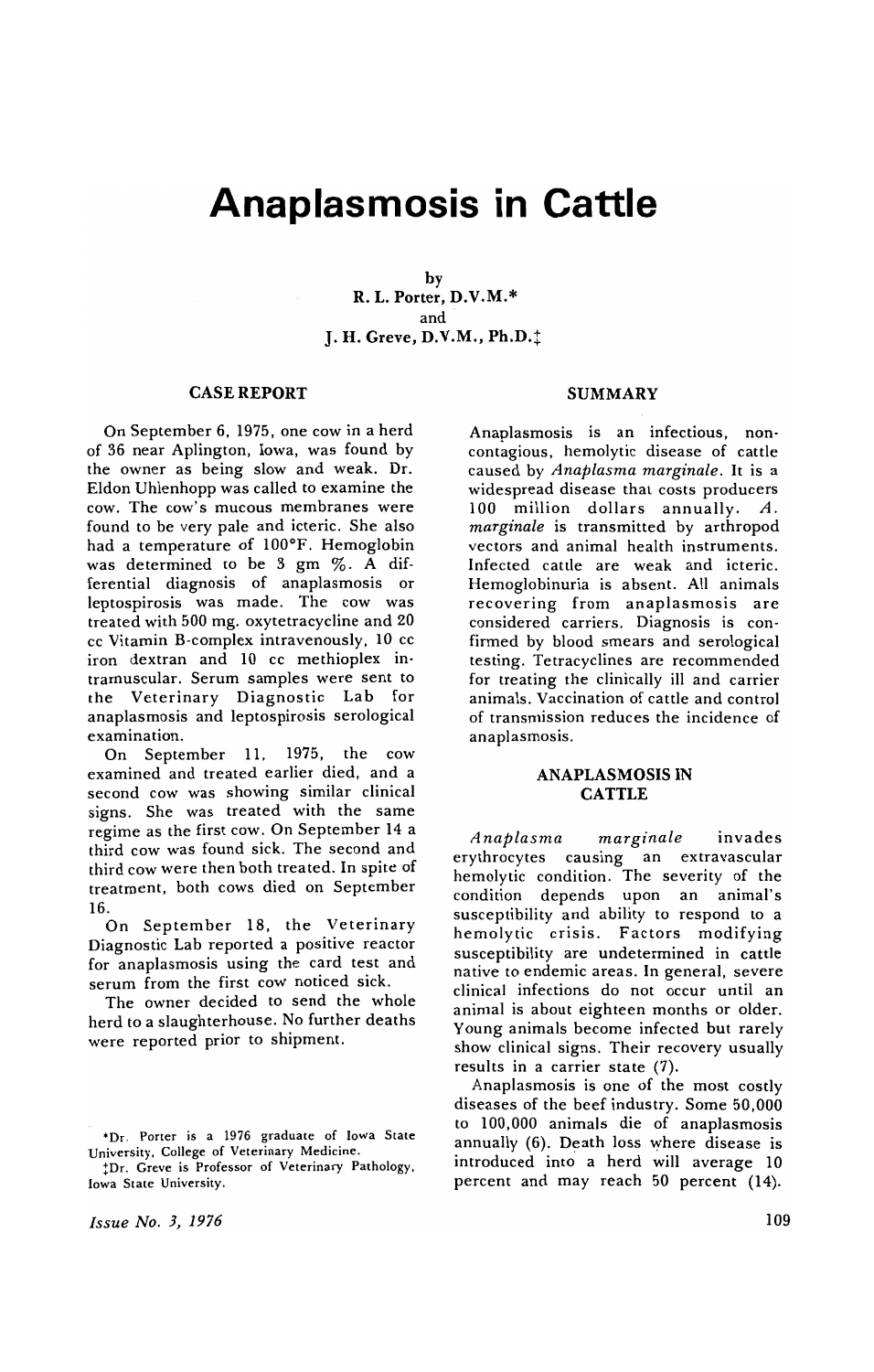Death and morbidity losses cost our animal industry approximately 100 million dollars annually (6).

Anaplasmosis has been a disease problem primarily in the South Atlantic and Gulf Coast States. Subsequently, anaplasmosis has become common in the Northwest and California (14). In recent years, it appears to be an increasing problem in the Midwest. The Iowa Veterinary Diagnostic Laboratory, Ames, reported 223 reactors in a seven month period from the end of 1974 to the middle of 1975. Hawaii and Wisconsin are the only states requiring negative test for anaplasmosis (15). Hawaii eradicated anaplasmosis in 1954 (14). Federal law does not permit the interstate transportation of infected animals. Dr. Butler, State Veterinarian of Iowa, wants all cases of anaplasmosis to be reported, but law does not require quarantine of confirmed cases.

For many years anaplasmosis was masked by, and confused with, bovine piroplasmosis (Texas cattle fever). Theiler, in 1910, recognized anaplasmosis as causing a specific syndrome. The first case confirmed as anaplasmosis in the United States was in Kansas (1923).

*A. marginale* has not been classified. For many years it was thought to be a protozoan. With use of the electron microscope, the internal structure became discernible. It was found that anaplasma bodies are composed of several small initial bodies. Today it is considered rickettsial in nature (12).

With the use of Wright's or Giemsa's stain, *A. marginale* appears as a basophilic, round body situated at or near the margin of an erythrocyte. It measures 0.2 to 1.0 micron in diameter. The form normally seen is round, but a filamentous form, *Paranaplasma* sp. (12), is a common form found in deer.

*A. marginale* reproduces by binary fission (12). During fission, the anaplasmal bodies utilize erythrocyte cell membrane phosolipids. The resultant erythrocyte is more fragile, and more attractive to the reticuloendothelial system. Microfibrils on the initial bodies may aid intererythrocyte movement; the complete explanation of movement is unknown.

Transmission of *A. marginale* involves

the inoculation of infected blood into a susceptible animal. Only a minute quantity of infected blood is required; the smallest infective dose is 40 infected erythrocytes. Transmission may be either natural or unnatural, but must be within five minutes (14), because anaplasmal bodies are destroyed by hemolysis and dessication. Transmission is also more likely when parasitemia is greater than two percent (7). The principal host of *A. marginale* is the bovine, although deer have been incriminated as a reservoir (14). The full significance of deer as a reservoir has not been completely evaluated.

The most efficient unnatural transmitter is man. A 16-gauge bleeding needle will carry millions of erythrocytes and place a good share of them into the jugular vein. Many other instruments have been incriminated, including dehorning saws, castration knives, nosetongs, vaccination needles and tattoing instruments. Time should always be taken to properly cleanse and sanitize equipment following their use. The use of disposable needles and syringes is a good practice in endemic areas or in treating diseased animals for anaplasmosis.

Natural transmission is by arthropod vectors. Ticks are considered biological vectors, since the anaplasmal organism can survive in them for an extended length of time. Nineteen species of ticks are reported to transmit *A. marginate. Dermacentor andersoni* and *Dermacentor occidentalis*  are among those considered most responsible (11). The horse fly is a very efficient transmitter since their mouth parts are suitable for biting and carrying blood. Deerflies, stable flies, and mosquitoes have also been documented carriers (13). The insects involved will vary according to the area of the country.

In cattle the incubation period for anaplasmosis is from fifteen to thirty-six days. There is a high correlation between clinical symptoms and the amount of inoculum transmitted. Cardinal features of anaplasmosis are anemia, weakness, fever, and normal urine. Accompanying signs are icterus, inappetence, depression, dehydration, labored respiration, and irrational behavior.

During the incubation period, anaplasmal bodies increase in number and

*Iawa State University Veterinarian*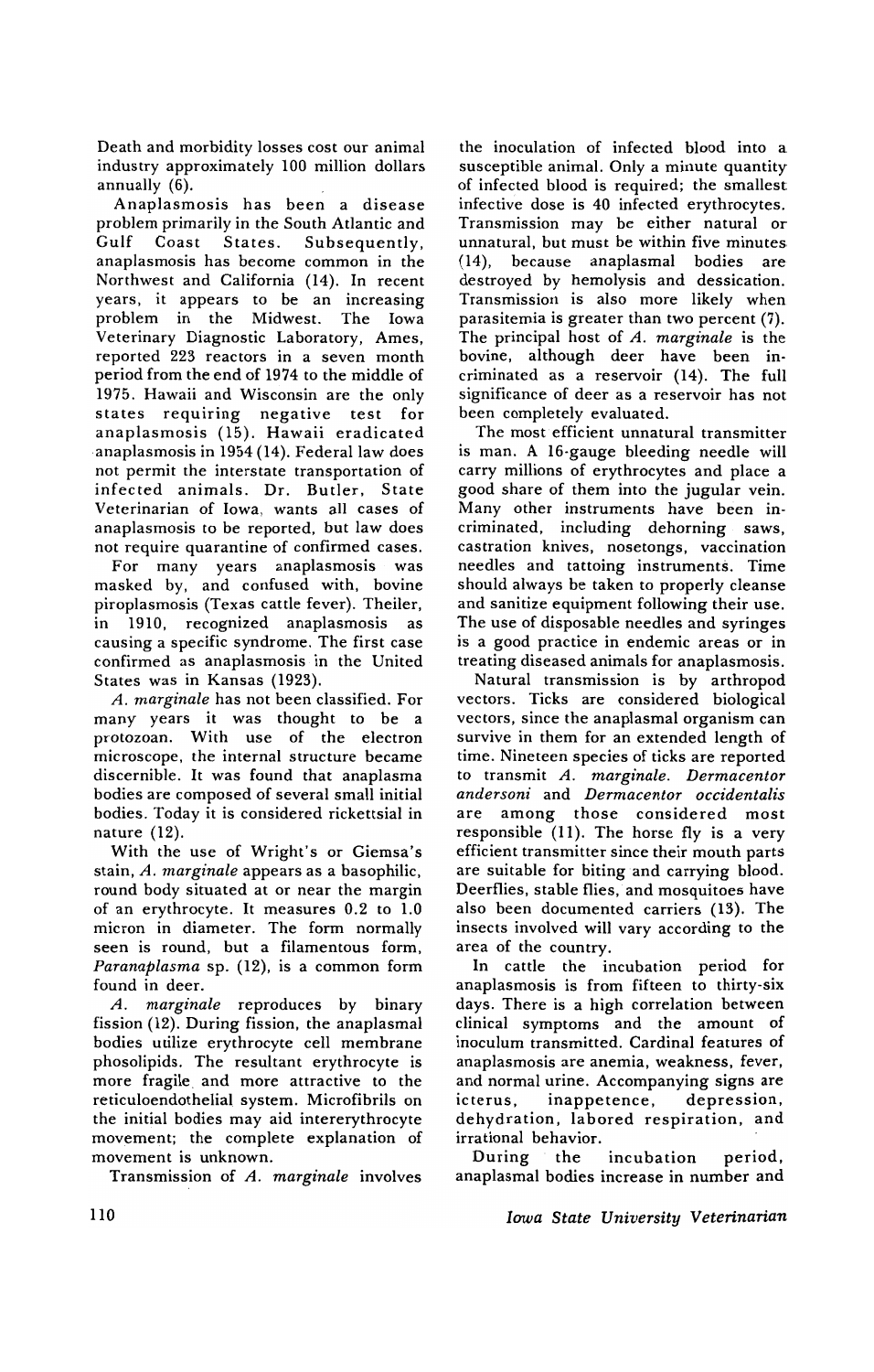the animal remains asymptomatic. Parasitized erythrocytes are destroyed in the spleen and bone marrow without release of free hemoglobin, hence no hemoglobinuria. At the time of greatest fall in erythrocyte numbers, the body temperature becomes elevated. This elevation is due to the sudden release of hemoglobin breakdown by-products in the animal's system. Temperatures may range from 104 to 108 degrees F.

The degree of anemia is related to the rate of erythrocyte loss and the bone marrow's ability to regenerate immature erythrocytes. Packed cell volumes (PCV) can range from 7 to 25 percent with hemoglobin values of 2.3 to 8.2 grams percent  $(gm \%)$  (10). The degree of anemia can be roughly estimated by the degree of pallor present. The conjuctival membranes are consistently pale when 40 to 50 percent of the erythrocytes are depleted. When erythrocyte depletion is greater than 60 percent, nasal mucosa, vulva, and skin become pale (10).

Peracute cases of anaplasmosis are more common in cattle three years of age or older. In these cases, there is a sudden onset of high fever, anemia, icterus, severe dyspnea, and death within 24 hours.

Most cases are subacute, with a temperature rise for several days which stabilizes and may persist for two weeks. The PCV usually is above 11 percent. It takes approximately ten days to see an appreciable increase in PCV. The bone marrow responds by adding immature erythrocytes to the circulation. These immature cells are refractory to anaplasmal bodies. Anaplasmosis in the recovery phase is characterized by a transitory macrocytic, hypochromic anemia. An accompanying leukocytosis is consistent with an anticipated increase in granulopiesis in a hemolytic crisis. At a later stage, reticulocytosis and polychromasia would be seen in a blood smear (10).

Convalescent animals are usually icteric, due partly to the liver damage caused by anoxia during peak parasitemia and hemolysis. Convalescent animals are also predisposed to cardiac failure. Therefore, they present an additional challenge in handling for treatment. The stress of being driven to a corral may result in myocardial

*Issue No.* J, 1976

failure.

A tentative diagnosis can be made from clinical signs and post-mortem evaluation. History is often helpful, since an outbreak is often associated with bringing new cattle into the herd. The absence of hemoglobinuria is good supportive evidence, since hemoglobinuria is present in other diseases likely to be confused with anaplasmosis, such as leptospirosis.

Necropsied animals will show lesions associated with anemia. The blood is usually watery. The animal carcass is emaciated and dehydrated. An enlarged, mottled yellow to brown liver with a distended gall bladder is common. Splenomegaly is quite marked. Serous atrophy of renal and cardiac fat, myocardial hemorrhages, and pulmonary edema are other lesions often present but not always pronounced.

A confirmatory diagnosis is made with blood smears or serology. A blood smear stained with Wright's stain should be examined for anaplasmal bodies at the margin of red blood cells. Peripheral capillary blood is preferred, since infected cells tend to concentrate in small vessels (7). The card test, which is official, will give accurate results in ten minutes (14). It requires serum; a positive reactor will show blue-green agglutination. Other serological tests are available in diagnostic labs. They include the complement-fixation and capillary tube agglutination tests.

All clinically ill animals should be isolated from the rest of the herd. High parasitemia immensely increases the probability of vector transmission. Com' mercial insecticides may be advisable if complete isolation is impossible. Not only does isolation reduce chances of transmission, but it aids in recovery because a more suitable environment can be established. Fresh water, palatable feed, and less stressful treatments should be provided. Any factor removing stress is beneficial to the animal's recovery. These diseased or convalescent animals are prone to secondary infection.

Tetracyclines are recommended for treating anaplasmosis. The intramuscular or intravenous administration of oxytetracyclines (22 mg/kg) will help clinically ill animals (6). Prolonged ad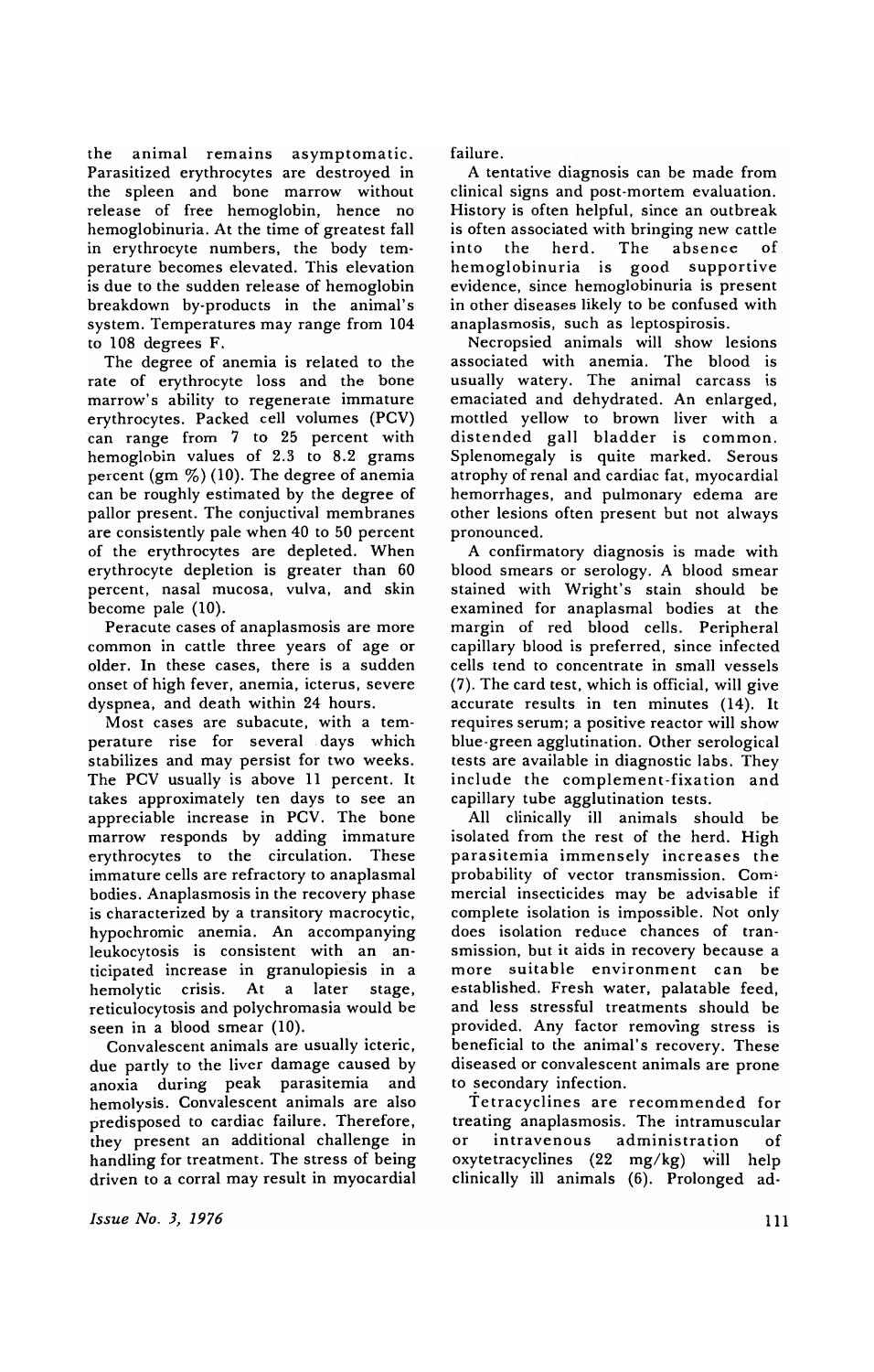ministration is not required. Like all infectious diseases, prognosis is best with early treatment. Supportive therapy includes hematinics, B-vitamins, and energyenriched electrolyte solution. Blood transfusions are often indicated but usually reserved for expensive breeding cattle. The amount used is variable, but  $\frac{1}{2}$  to 2 gallons of citrated blood given intravenously will improve a clinically ill animal. Caution must be enforced when administering blood or fluids. Most animals are prone to cardiac embarrassment, so fluids must be given slowly. A guarded prognosis is given when total erythrocyte count is less than two million per cmm (10).

All animals recovering from anaplasmosis are considered carriers (7). The carrier can be treated either parenterally or orally with chlortetracyclines at the daily rate of 5 mg. per pound of body weight orally for 45 days, or at the same rate parenterally for 10 days (11). Serological testing of these carrier animals is recommended 6 to 8 months later. When the carrier state is eliminated, these animals are susceptible to reinfection by anaplasmosis. Two drugs, imidocarb and thiosemicarbazone, not yet approved for use in food animals, are reported effective in ridding the carrier state after one or two injections (5,8).

The inaguration of regulatory control programs by the federal government has been handicapped by the lack of money to fund slaughter indemnities, herd testing, and hiring regulatory officials. Without federal support, control of anaplasmosis is unfeasible. Today, anaplasmosis continues to spread in spite of the fact it can be controlled.

The livestock producer can do several things to protect his investment. Fort Dodge Laboratory has an inactivated vaccine, Anaplaz®, available for commercial use. The vaccine does not prevent infection but does eliminate or drastically reduce the severity of the clinical disease. The recommended dosage schedule is two injections four weeks apart, preferably given to open heifers. An annual booster is recommended. The protective titer will persist for approximately eight months. There are reported cases of neonatal isoerythrolysis in calves born to vaccinated

cows. The isoantibodies are concentrated in the colostrum. The incidence is variable, but Fort Dodge Laboratory reported 1:8000.

The lievestock owner can have his herd screened with the card test, which costs approximately one dollar per head. He can either sell reactor animals for slaughter, or segregate the herd. A fence without water facilities or trees where cattle can congregate is adequate for segregation. As the reactor cows age, the owner can then cull these animals and replenish the herd with offspring from negative cows.

Control of anaplasmosis in endemic areas has been accomplished by the continuous feeding of chlortetracycline (0.5 mg/lb.) (14). It can be incorporated into saltmineral mixes, blocked feed, and range cubes.

Regardless of the measures undertaken, control of arthropod vectors and ticks is essential. Many endemic areas can reduce anaplasmosis incidence only when they reduce the insect vector population.

## **REFERENCES**

- I. Blood. D. C., and Henderson, J. A.: *Veterinary Medicine.* 4th ed. The Williams and Wilkens Company. Baltimore, Md. (1974): 581-584.
- 2. Dimopoullos, Georg T., Biochemical, Immunochemical, and Biophysical Studies in Anaplasmosis; Proceedings of Fourth National Anaplasmosis Conference (1962): 29-32.
- 3. Hildago, RichardJ., Control of Anaplasmosis. The Southwestern Veterinarian, Fall (1974): 222-224.
- 4. Jubb. K. V. F. and Kennedy, Peter, *Pathology of Domestic Animals* Volume I. 2nd ed. Academic Press. New York (1970): 548-550. ,
- 5. Kuttler, K. L.. Efficacy of Oxytetracyclines and a Dithiosemicarbozone in the Treatment of Bovine Anaplasmosis. American Journal of Veterinary Research (Sept. 1971): 1349-1352.
- 6. Magonigle, Robert A., Effect of Five Daily Intravenous Treatments with Oxytetracycline Hydrochloride on the Carrier Status of Bovine Anaplasmosis. Journal of American Veterinary Association, 167. (Jan. 1975): 226.
- 7. McCallon, B. R., Anaplasmosis Review. V 474: 1732·1735.
- 8. Roby, T. 0., and Mazzola, Vincent, Elimination of the Carrier State of Bovine Anaplasmosis with Imidocarb. American Journal of Veterinary Research, 33. (December 1972): 1931-1933.
- 9. Russel, John, Anaplasmosis. The Southwest Veterinarian, 28. (1975): 157-158.
- 10. Schalm, O. W., Jain, N. C., and Carroll, E. J., *Veterinary Hematology,* 3rd ed. Lea and Febiger. Philadelphia (1975): 426-430.

*Iowa State University Veterinarian*